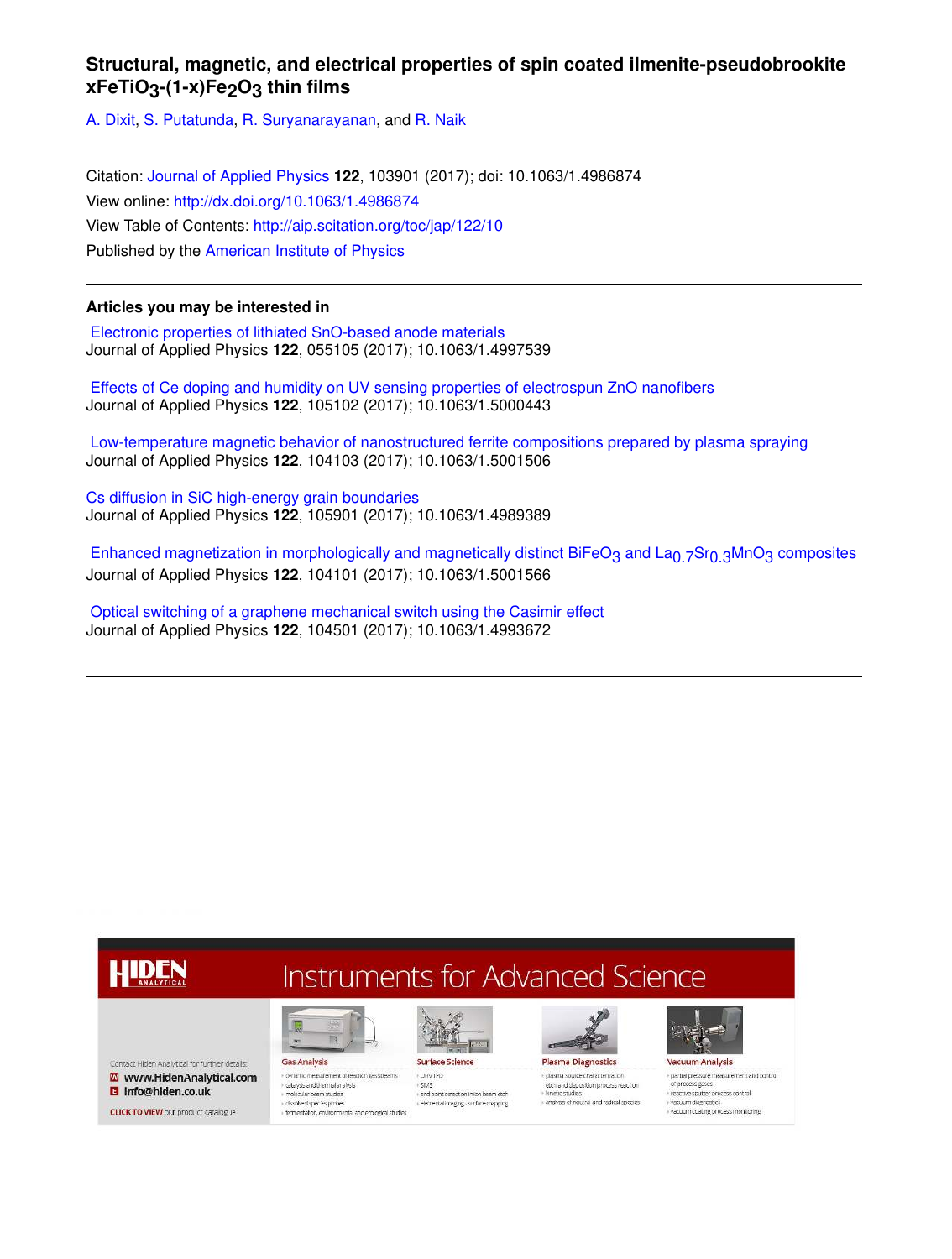

# Structural, magnetic, and electrical properties of spin coated ilmenite-pseudobrookite  $xFeTiO<sub>3</sub>- (1-x)Fe<sub>2</sub>O<sub>3</sub>$  thin films

A. Dixit,<sup>1,2,a)</sup> S. Putatunda,<sup>1</sup> R. Suryanarayanan,<sup>1,3</sup> and R. Naik<sup>1</sup>

<sup>1</sup>Department of Physics and Astronomy, Wayne State University, Detroit, Michigan 48201, USA  $^{2}$ Department of Physics and Center for Solar Energy, Indian Institute of Technology, Jodhpur 342011, Rajasthan, India  $^3$ Laboratoire de Physico-Chimie de l'Etat Solide, ICMMO, CNRS, UMR 8648, Université Paris-Sud,

91405 Orsay, France

(Received 7 June 2017; accepted 25 August 2017; published online 8 September 2017)

We report on the structural, magnetic, optical, and electrical properties of iron titanate thin films prepared using a spin-coating technique having nominal compositions of FeTiO<sub>3</sub> and Fe<sub>1.4</sub>Ti<sub>0.6</sub>O<sub>3</sub>. X-ray diffraction measurements show clear evidence for the presence of both ilmenite and pseudobrookite crystal structures, which is confirmed using Raman spectroscopy. X-ray photoemission spectroscopy studies indicate that Fe is present mainly in the 2+ valence state, with some  $Fe^{3+}$  present on the more heavily oxidized surface of the films. The as-prepared samples exhibit weak ferromagnetism at room temperature. While the valence state of Fe is not significantly affected by vacuum annealing, the saturation magnetization is increased dramatically, reaching nearly 220 emu mole<sup>-1</sup> for the Fe-rich film. The optical band gap was found to be roughly  $2.0 \text{ eV}$  for all samples, with negligible changes on vacuum annealing. Published by AIP Publishing. [http://dx.doi.org/10.1063/1.4986874]

INTRODUCTION

Spintronic devices use electron spin together with electron charge to store and manipulate information, allowing more versatile applications.<sup>1</sup> There has been a great deal of interest in developing new materials for spintronic devices based on ferromagnetic semiconducting oxides, including transition metal doped  $TiO<sub>2</sub>$  and  $ZnO.<sup>2–11</sup>$  These materials typically have magnetic ordering temperatures above room temperature, enabling them to be readily incorporated into devices. A number of recent studies have postulated that oxygen vacancies may be a necessary ingredient for promoting this room temperature ferromagnetism in some of these materials.<sup>12,13</sup> One particularly interesting dilute magnetic semiconductor is the solid solution of ilmenite  $(FeTiO<sub>3</sub>)$  and hematite ( $\alpha$ -Fe<sub>2</sub>O<sub>3</sub>). While hematite is antiferromagnetic, solid solutions of FeTiO<sub>3</sub> and  $\alpha$ -Fe<sub>2</sub>O<sub>3</sub> are ferromagnetic.<sup>14</sup> The ferromagnetic order has been attributed to the mixture of Fe<sup>2+</sup> and Fe<sup>3+</sup> states at the interface between the hematite and ilmenite phases.<sup>15–17</sup> The solid solution  $xFeTiO_3-(1-x)$ Fe<sub>2</sub>O<sub>3</sub> (also written as Fe<sub>2-x</sub>Ti<sub>x</sub>O<sub>3</sub>), having the ilmenite R  $\bar{3}$ space group, is expected to exhibit ferromagnetic properties in the range  $0.5 < x < 0.85$ .<sup>18,19</sup> Furthermore, this system allows for the development of both n- and p-type semiconductors by controlling the  $\alpha$ -Fe<sub>2</sub>O<sub>3</sub> concentration,<sup>20</sup> with pure  $FeTiO<sub>3</sub>$  being an intrinsic p-type semiconductor with a bulk band gap of 2.6  $eV<sub>1</sub><sup>21</sup>$  although larger values are reported for thin film samples.<sup>22</sup>

Utilizing ilmenite-hematite solutions for many device applications will require preparing the materials in thin film geometries. Previous techniques used for depositing high quality FeTiO<sub>3</sub> thin films include sputtering<sup>23</sup> and pulsed laser deposition.<sup>24</sup> Spin coating can provide a simpler method for preparing films of both iron titanate and iron titanate/iron oxide films, potentially at the expense of somewhat lower quality samples, as secondary phases of different iron titanium oxides can develop over a range of post-preparation treatments. In particular, ilmenite films are sensitive to the annealing temperature and the atmosphere, and can express a number of different structures.<sup>25,26</sup> Of these, the (ferric) pseudobrookite phase  $(F_{e_2}TiO_5)$  has been shown to be the most stable structure at temperatures above  $1173 \text{ K}^{27}$ Impurity phases have also been shown to arise with changes in composition, with an increase in the iron fraction leading to a mixture of ilmenite and pseudobrookite phases with sol-gel synthesis.<sup>28,29</sup> While the pseudobrookite phase is non-magnetic at room temperature, it develops a novel anisotropic spin glass state<sup>30</sup> approximately below  $T_G = 50 \text{ K}.$ Pseudobrookite structures having the composition FeTi<sub>2</sub>O<sub>5</sub> may also develop as impurity phases $31,32$  even at intermediate temperatures.

Motivated by the observation that the pseudobrookite structure readily develops as an impurity phase in ilmenite films, the purpose of this investigation is to probe the magnetic and electrical properties of mixed phase ilmenitepseudobrookite films. This particular system has also been studied for applications to rad-hard electronics. $33$  Previous work on ilmenite-hematite solid solutions has established the importance of having a mixed Fe valence at the interface between different phases to produce a large magnetization.<sup>15,17</sup> While the identical mechanism for weak ferromagnetism may not be relevant for ilmenite-pseudobrookite composites, as the crystal structures across the interface are different, the fact that ferric pseudobrookite contains Fe in the  $3+$  state allows some possibility of similar induced lamellar a)ambesh@iitj.ac.in and the magnetism. Furthermore, oxygen vacancy defects, believed to a)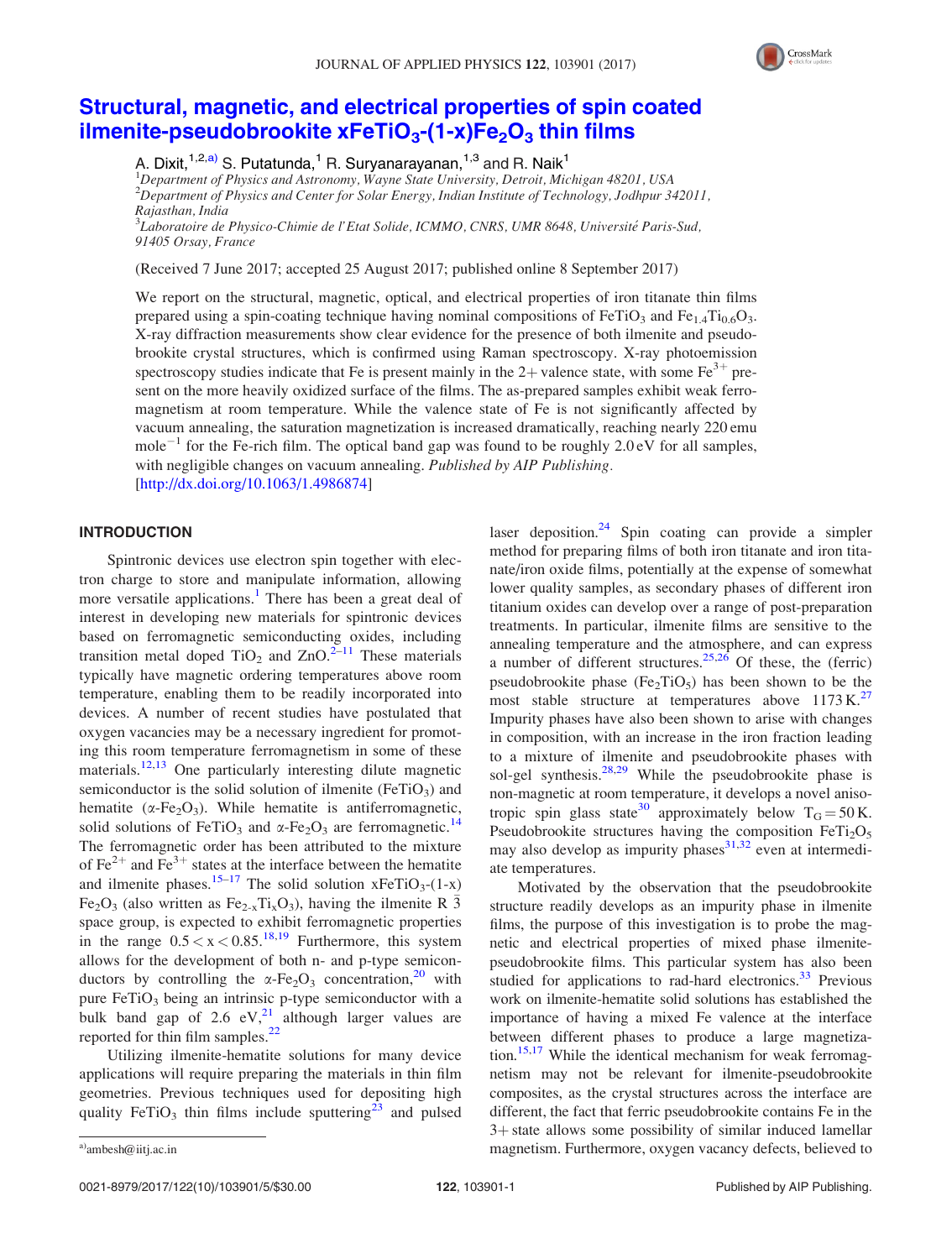be required for the development of room temperature ferromagnetism in many semiconducting oxides, may be stabilized at the interfaces between the ilmenite and pseudobrookite structures. In order to explore the effects of interfaces in these iron titanium oxide materials, we have characterized the magnetic, electrical, and optical properties of nominally stoichiometric FeTiO<sub>3</sub> and iron-rich  $Fe_{1.4}Ti_{0.6}O_3$  thin films, under conditions of both air and vacuum annealing.

#### EXPERIMENTAL METHOD

Iron titanium oxide thin films were synthesized using a spin coating technique. The samples were prepared starting from organic precursors, iron (III)-2 ethylhexanoate and titanium (IV)-2 ethylhexanoate, to produce solutions having the desired ratios of 1:1 and 1.4:0.6 for iron to titanium. These organic solutions were deposited dropwise on single crystal silicon or c-axis oriented sapphire substrates, which were then rotated at 5000 rpm. The organic constituents were burned off by annealing in air at  $500^{\circ}$ C for 1 min, with each film having a total of 10 coats corresponding to a total thickness of roughly  $1 \mu m$ . The as-deposited films were then annealed in air for 1 h at  $900\,^{\circ}$ C to crystallize in the desired phase. In order to study the effects of oxygen vacancy defects on the properties of these  $FeTiO<sub>3</sub>$  films, some samples were annealed under high vacuum ( $\sim 10^{-7}$  Torr) at 600 °C for 3 h.

## RESULTS AND DISCUSSION

The crystal structure of the films was investigated using X-ray diffraction (XRD) spectra recorded using a Rigaku diffractometer. Figure  $1(a)$  plots the diffraction peaks for the same FeTiO<sub>3</sub> thin film sample deposited on sapphire and annealed under both air and vacuum, with the y-axis intensity scales being offset for clarity. These diffraction patterns show the presence of the ilmenite phase, together with the peaks expected for the pseudobrookite ( $Fe<sub>2</sub>TiO<sub>5</sub>$  or  $FeTi<sub>2</sub>O<sub>5</sub>$ ) structure. The XRD spectra are qualitatively similar for the air and vacuum annealed (VA) samples, suggesting that vacuum annealing does not promote the development of additional impurity phases. In particular, there is no evidence for the formation of any crystalline magnetic iron oxide impurity phase on vacuum annealing. The XRD patterns for the



 $Fe_{1.4}Ti_{0.6}O_3$  films, both air and vacuum annealed, are shown in Fig. 1(b). These diffraction peaks can also be indexed to a mixture of ilmenite and pseudobrookite structures, although we are unable to quantitatively determine whether the volume fractions of these two phases are similar to those in the stoichiometric  $FeTiO<sub>3</sub>$  films. The observed diffraction peaks are marked with the respective (h k l) planes, and the results are in agreement with the reference XRD pattern (ICDD PDF # 791838).

We used Raman spectroscopy as a more sensitive probe to detect possible impurity phases in these samples. These spectra were acquired at room temperature using a Triax spectrometer with a J.Y. Horiba microscope with an  $Ar^+$ -ion laser at 514.5 nm. The collection time was fixed at 10 s for all measurements, at a fixed laser power of approximately 8 mW on the sample. Figure  $2(a)$  shows the Raman spectra for both the air and vacuum annealed  $FeTiO<sub>3</sub>$  films, while Fig.  $2(b)$  plots similar Raman data for the Fe<sub>1.4</sub>Ti<sub>0.6</sub>O<sub>3</sub> sample. We find that both compositions show peaks expected for both the pseudobrookite and ilmenite phases, $^{28}$  as indicated in Fig. 2. The observed vibrational modes at  $\sim$  200, 225, 335, 445, 610 and 660 cm<sup>-1</sup> correspond to the FeTiO<sub>3</sub> sample.<sup>36</sup> Similar modes are also observed for  $Fe<sub>1.4</sub>Ti<sub>0.6</sub>O<sub>3</sub>$  sample, suggesting the absence of any major impurities in these samples. However, there is a small additional peak near  $300 \text{ cm}^{-1}$  for the Fe<sub>1.4</sub>Ti<sub>0.6</sub>O<sub>3</sub> sample. This can be attributed to hematite, which has been shown to develop in Fe-rich iron titanates. $^{28}$  Although the absolute intensity of the signal changes between the air and vacuum annealed samples, the peak positions are unchanged, and no new peaks develop on vacuum annealing. This is consistent with the XRD data, which suggest that no new impurity phases develop on vacuum annealing.

We also conducted X-ray photoelectron spectroscopy (XPS) studies to characterize the composition of and the electronic valence states in these thin films. We plot the measured elemental XPS plots for Fe 2p, Ti 2p and O 1s for both FeTiO<sub>3</sub> and Fe<sub>1.4</sub>Ti<sub>0.6</sub>O<sub>3</sub> vacuum annealed (VA) and air annealed (AA) films in Figs. 3 and 4 respectively. Figures  $3(c)$  and  $3(d)$  show the Fe 2p XPS spectra after sputtering with argon to remove the surface layer to a depth of approximately 15 nm. The XPS spectra for the binding energies



FIG. 1. X-ray diffraction spectra of the (a) FeTiO<sub>3</sub> and (b)  $Fe_{1.4}Ti_{0.6}O_3$ films, for both the as-prepared (lower trace) and vacuum annealed (upper trace) samples. The dashed lines indicate the position of the diffraction peaks expected for ilmenite and pseudobrookite structures.



FIG. 2. Raman spectra of the (a)  $FeTiO<sub>3</sub>$  and (b)  $Fe<sub>1.4</sub>Ti<sub>0.6</sub>O<sub>3</sub>$  films, for both the as-prepared (upper trace) and vacuum annealed (lower trace) samples. The peaks expected for the ilmenite (I) and pseudobrookite (P) phases are indicated. The small peak marked by an asterisk (\*) for the  $Fe<sub>1.4</sub>Ti<sub>0.6</sub>O<sub>3</sub>$  film is attributed to a small hematite secondary phase.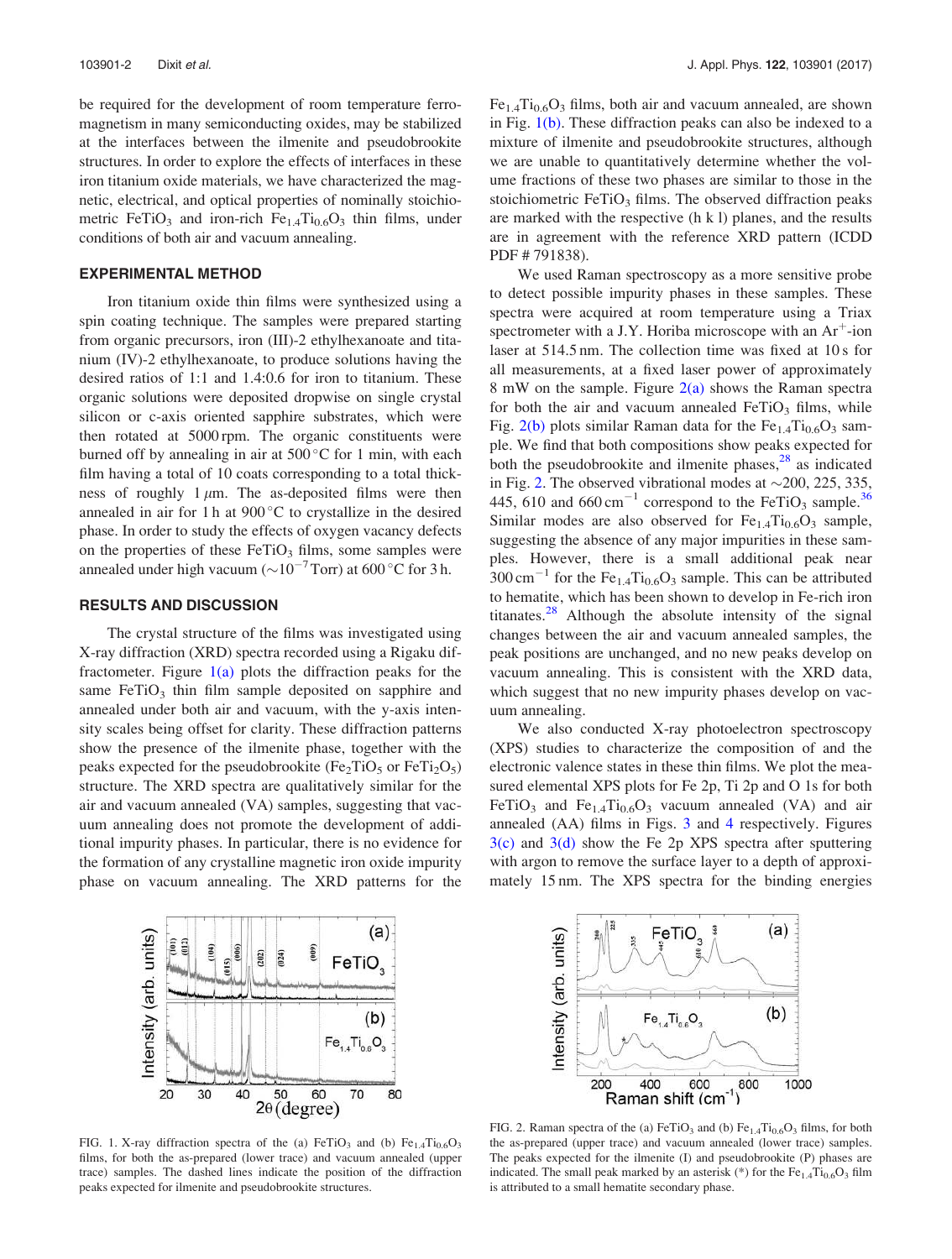

FIG. 3. X-ray photoemission spectra near the Fe edge of the (a)  $FeTiO<sub>3</sub>$  and (b)  $Fe_{1.4}Ti_{0.6}O_3$  films, for both the as-prepared (triangles) and vacuum annealed (circles) samples. Panels (c) and (d) show the XPS spectra for the films after sputtering with Ar to remove the surface of the sample. The dashed line is for guiding the eye.

associated with Ti and O showed negligible changes in sputtering, and are not included.

The Fe 2P XPS spectra measured at the film surfaces show features consistent with a mixture of  $2+$  and  $3+$ valence states. The Fe  $2p_{3/2}$  peak falls near 711.2 eV, which is typical for a  $3+$  valence, but the width of the peak suggests some admixture of  $\text{Fe}^{2+}$ ,<sup>23</sup> which exhibits a peak at slightly lower binding energies. The broad feature near 718 eV is attributed to a weak shake-up satellite peak for  $Fe^{3+34}$  On vacuum annealing, the binding energies of the  $FeTiO<sub>3</sub>$  film shift to slightly lower energies, more consistent with a  $2+$  valence, while the  $718 \text{ eV}$  shake-up peak drops in intensity. FeTiO<sub>3+ $\delta$ </sub> films having an excess of oxygen are observed to have a strong  $Fe^{3+}$  signal in XPS, while films having a stoichiometric oxygen content show peaks expected for



FIG. 4. X-ray photoemission spectra of the as-prepared films (a) near the Ti edge for FeTiO<sub>3</sub>, (b) near the Ti edge for  $Fe_{1.4}Ti_{0.6}O_3$ , (c) near the O edge for FeTiO<sub>3</sub>, and (d) near the O edge for  $Fe<sub>1.4</sub>Ti<sub>0.6</sub>O<sub>3</sub>$ . The dashed lines in panel (d) show the fit to the O peak, as described in the text.

Fe<sup>2+ 23</sup> Thus, a change in Fe valence from  $3+$  to  $2+$  is consistent with a reduction in the oxygen content of the films. After sputtering with Ar, the Fe  $2p_{3/2}$  binding energy falls closer to  $710 \text{ eV}$ , which is attributed to Fe in the  $2+$  state, and the  $Fe^{3+}$  shake-up peak near 718 eV is much smaller or absent completely. These measurements suggest that while the surfaces of the films may be oxidized under ambient conditions, leading to Fe being present in both the  $2+$  and  $3+$ valence states, below this surface layer, the samples consist of nearly stoichiometric FeTiO<sub>3</sub> or FeTi<sub>2</sub>O<sub>5</sub>, with the ferric pseudobrookite (Fe<sub>2</sub>TiO<sub>5</sub>), which has Fe present in the  $3+$ state being mostly absent.

The Ti 2p peak, shown in Fig. 4, falls near 458.5 eV for both the FeTiO<sub>3</sub> and Fe<sub>1.4</sub>Ti<sub>0.6</sub>O<sub>3</sub> films, indicating that Ti is present only in the  $4+$  valence. This is expected, since both ilmenite and pseudobrookite contain  $Ti$  in the  $4+$  state. Furthermore, the Ti valence does not change under vacuum annealing. The O1s peak is at  $530.5 \,\mathrm{eV}$  for the FeTiO<sub>3</sub> film for both the air annealed and vacuum annealed samples, while two peaks at 530 eV and 532 eV are needed to fit the spectrum in  $Fe_{1.4}Ti_{0.6}O_3$ , as shown in Fig. 4. This implies that there are two separate environments for oxygen in the  $Fe_{1.4}Ti_{0.6}O_3$  films. The specific origin of these two different binding energies is unclear, but a similar peak in the oxygen XPS trace near 532 eV has previously been identified with OH complexes.<sup>35</sup>

We measured the magnetic characteristics of these films using a Quantum Design superconducting quantum interference device (MPMS). The room temperature magnetic hysteresis measurements were performed at fields of up to  $H = 50 kOe$ , and we estimated the diamagnetic contribution of the substrate from the high-field magnetization. The magnetization curves corrected for the estimated substrate contribution, for the air annealed and vacuum annealed  $FeTiO<sub>3</sub>$ films, are shown in Fig.  $5(a)$ . The air annealed sample shows a saturation magnetization of 17 emu/mol, which increases to approximately 100 emu/mole for the vacuum annealed sample. The magnetic hysteresis is small for the air annealed sample, with coercivity of the order of only 250 Oe, which increases remarkably to 8 kOe on vacuum annealing. In the absence of secondary phases, the  $x = 1$  composition of  $Fe_{2-x}Ti_xO_3$  is not expected to exhibit any ferromagnetism. However, weak ferromagnetism is commonly observed in many semiconducting oxides, and can be associated with oxygen vacancies. $12$  The small moment in the as-prepared sample can be attributed to residual oxygen vacancy defects at the ilmenite-pseudobrookite interface, with the dramatic increase in the saturation magnetization on vacuum annealing being associated with the introduction of additional oxygen vacancies.

Qualitatively, very similar behaviour is observed in the magnetization curves for the air and vacuum annealed  $Fe_{1.4}Ti_{0.6}O_3$  films, as shown in Fig.  $5(b)$ , for which the saturation moment increases from 12 emu/mole(Fe) to roughly 220 emu/mole(Fe). This large saturation magnetization corresponds to an effective moment of  $0.04 \mu_{\text{B}}$  per Fe ion. Previous studies on the  $x = 0.6$  composition,<sup>19</sup> consisting of mixed ilmenite and hematite phases, find saturation magnetic moments of approximately  $0.3 \mu_B/f.u.$  at 300 K. This suggests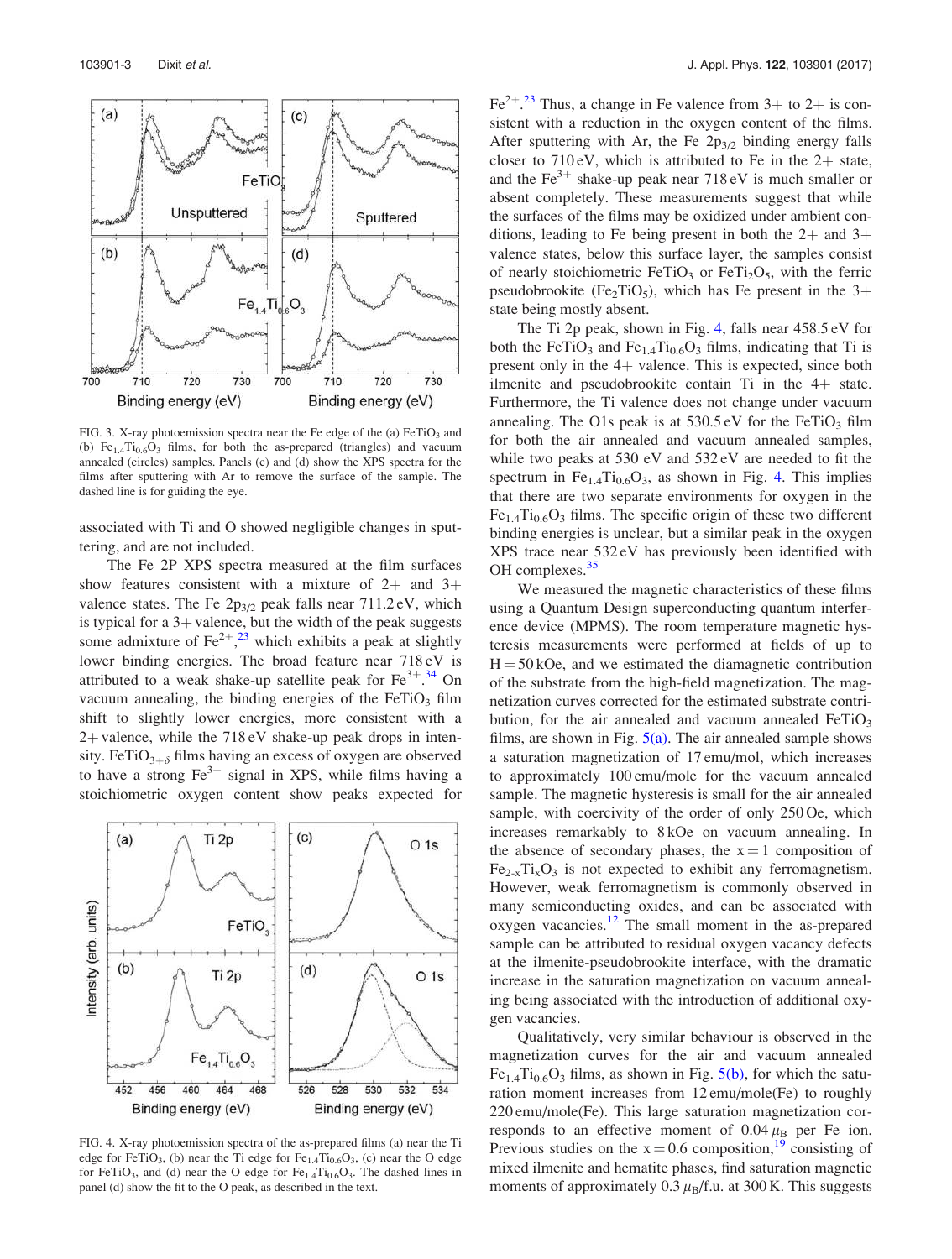

FIG. 5. M(H) curves measured at room temperature for (a)  $FeTiO<sub>3</sub>$  and (b)  $Fe<sub>1.4</sub>Ti<sub>0.6</sub>O<sub>3</sub>$ , for both the as-prepared (AP) air annealed samples and vacuum annealed (VA) samples.

that while oxygen vacancy defects can produce weak ferromagnetism in ilmenite-pseudobrookite films, the magnetization produced by this mechanism is roughly an order of magnitude smaller than the lamellar magnetism developing in the mixed valence ilmenite-hematite structure. We believe that the large room saturation moment, we observe, cannot be simply attributed to some non- or weakly-magnetic iron oxide impurity in the as-prepared sample that develops a sizeable moment which reduced on vacuum annealing. We find no evidence for additional phase development, or disappearance, on vacuum annealing in either the XRD measurements or Raman spectra. Furthermore, XPS measurements of the samples show no evidence for any  $Fe<sup>0</sup>$  states in the vacuum annealed samples.

Varying the Fe:Ti ratio and, especially, introducing oxygen vacancy defects is expected to strongly affect the electrical properties of iron titanate films. In order to determine the carrier concentrations and mobilities of the films, we conducted room temperature Hall effect measurements using a standard 4-probe configuration having gold wires attached to silver contacts with the application of a  $H = 10 kOe$  magnetic field. The air annealed samples were too resistive to be investigated using this apparatus, but the samples became much more conducting on vacuum annealing. The n-type carrier concentration for the vacuum annealed  $FeTiO<sub>3</sub>$  film was estimated to be roughly  $10^{16}$ /cm<sup>3</sup> with a mobility of  $30 \text{ cm}^2$  $V^{-1}$ s<sup>-1</sup>. For the vacuum annealed Fe<sub>1.4</sub>Ti<sub>0.6</sub>O<sub>3</sub> sample, we obtained an n-type carrier concentration of approximately  $10^{17}$ /cm<sup>3</sup> and a mobility of 6 cm<sup>2</sup> V<sup>-1</sup> s<sup>-1</sup>. The conductivity values are  $\sim$ 48 and  $\sim$ 100 m $\Omega^{-1}$ cm<sup>-1</sup> for FeTiO<sub>3</sub> and  $Fe_{1.4}Ti_{0.6}O_3$  VA samples respectively.

We measured optical spectra to investigate the electronic structure and determine the absorption edge for the FeTiO<sub>3</sub> and Fe<sub>1.4</sub>Ti<sub>0.6</sub>O<sub>3</sub> films prepared on sapphire substrates. The optical transmission and reflectance data were collected from 3300 nm to 200 nm using a Perkin-Elmer Lambda 300 UV-Vis-NIR optical spectrometer. We used these transmittance and reflectance data to estimate the optical absorption coefficient  $\alpha$ . We plot  $(\alpha E)^2$  against energy for both the air annealed (AA) and vacuum annealed (VA) FeTiO<sub>3</sub> and Fe<sub>1.4</sub>Ti<sub>0.6</sub>O<sub>3</sub> films in Figs. 6(a) and 6(b) respectively. The optical bandgap is found to be approximately 2.0 eV for both FeTiO<sub>3</sub> and Fe<sub>1.4</sub>Ti<sub>0.6</sub>O<sub>3</sub> samples, which is lower than the previously reported values. $21$  We do not observe any discernible change in the optical band gap after vacuum annealing of these samples, suggesting that there is no significant Burstein-Moss shift. This is consistent with our electrical measurements, where we found only a small increase in the carrier concentration after vacuum annealing. In this respect, the ilmenite-pseudobrookite films are unlike some other oxide semiconducting films, where vacuum annealing can produce a significant increase in the carrier concentration, which substantially modifies the optical spectrum.<sup>13</sup>

Taken together, these data suggest that room temperature ferromagnetism may be developing in these ilmenitepseudobrookite films. Rather surprisingly, the films seem to consist of an admixture of FeTiO<sub>3</sub> and FeTi<sub>2</sub>O<sub>5</sub>, both having Fe in the 2+ valence, with no clear evidence for  $Fe<sub>2</sub>TiO<sub>5</sub>$ being present, even in the Fe-rich  $Fe_{1.4}Ti_{0.6}O_3$  sample. The larger magnetization observed in the  $Fe<sub>1.4</sub>Ti<sub>0.6</sub>O<sub>3</sub>$  sample can perhaps be attributed to some trace  $\alpha$ -Fe<sub>2</sub>O<sub>3</sub> phase observed in the Raman spectra, which is absent in  $FeTiO<sub>3</sub>$ . This suggests that the mechanism for the onset of room temperature magnetism is not solely lamellar ferromagnetism, as in ilmenite-hematite structures, because there is no mixture of  $\text{Fe}^{2+}$  and  $\text{Fe}^{3+}$  states at the interface between the FeTiO<sub>3</sub> and  $FeTi<sub>2</sub>O<sub>5</sub>$  crystallites in the FeTiO<sub>3</sub> films, although this effect



FIG. 6. Optical absorption spectra of (a)  $FeTiO<sub>3</sub>$  and (b)  $Fe<sub>1.4</sub>Ti<sub>0.6</sub>O<sub>3</sub>$ , for both the as-prepared and air annealed samples. The dashed line shows the extrapolation of the absorption curve used to estimate the band gap.